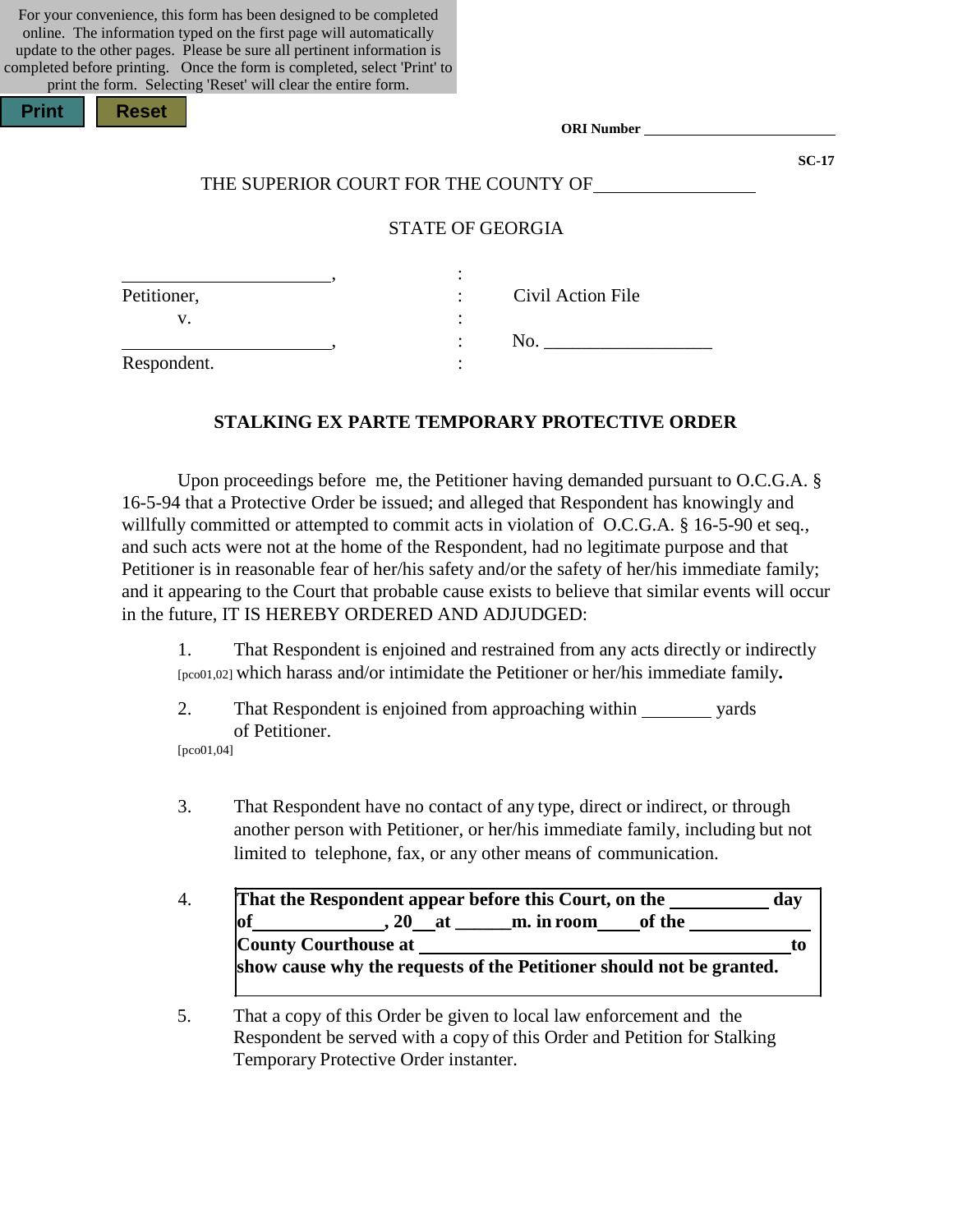# CIVIL ACTION FILE NO.

- 6. That this Order applies in every county throughout the state and it shall be the duty of every court and every law enforcement official to enforce and carry out the provisions of this Order pursuant to O.C.G.A. §§ 16-5-94 (e) and 19-13-4 (d). Law enforcement may use their arrest powers pursuant to O.C.G.A. §§ 16-5-91 and 17-4-20 to enforce the terms of this Order.
- 7. That these proceedings be filed in the office of the Clerk of this Court.
- 8. That this Court determined that it had jurisdiction over the parties and the subject matter under the laws of the State of Georgia and the Court ordered that the Respondent be given reasonable notice and opportunity to be heard sufficient to protect the Respondent's due process rights and this Order shall be presumed valid and pursuant to 18 U.S.C. § 2265(a) shall be accorded **full faith and credit** by any other state or local jurisdiction and shall be enforced as ordered as if an Order of the enforcing state or jurisdiction.

SO ORDERED this  $\_\_\_\_\_\_\$  day of  $\_\_\_\_\_\_\_\_\_\_$  20  $\_\.\_\$ 

JUDGE, SUPERIOR COURT

County

Print or stamp Judge's name

**Violation of the above Order may be punishable by arrest.**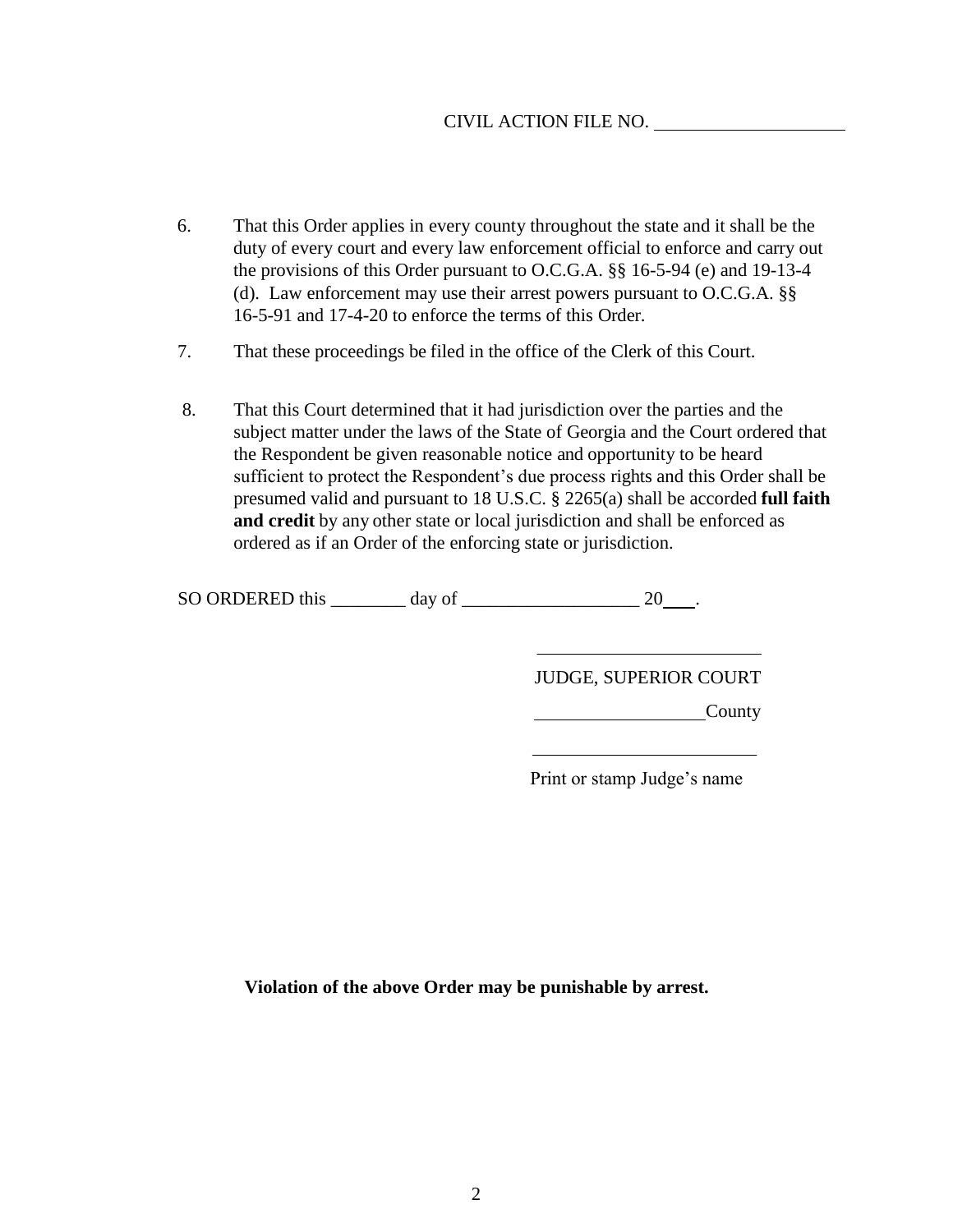## **NOTICE TO RESPONDENT**

- **1. Violation of this Order may result in immediate arrest and criminal prosecution that may result in jail time and/or fines and/or may subject you to prosecution and penalties for contempt of court.**
- **2. This Order shall remain in effect unless specifically superseded by a subsequent signed and filed Order, by operation of law, or by Order of dismissal, whichever occurs first. Only this Court can void, modify or dismiss this Order. Either party may ask this Court to change or dismiss this Order.**
- **3. A person commits the offense of Aggravated Stalking when such person, in violation of a temporary or permanent protective Order prohibiting this behavior, follows, places under surveillance, or contacts Petitioner on public or private property for the purpose of harassing and intimidating the other person. This activity can subject the Respondent to arrest and prosecution for felony Aggravated Stalking, which carries penalties of imprisonment for not less than 1 year nor more than 10 years and a fine of up to \$10,000.00.**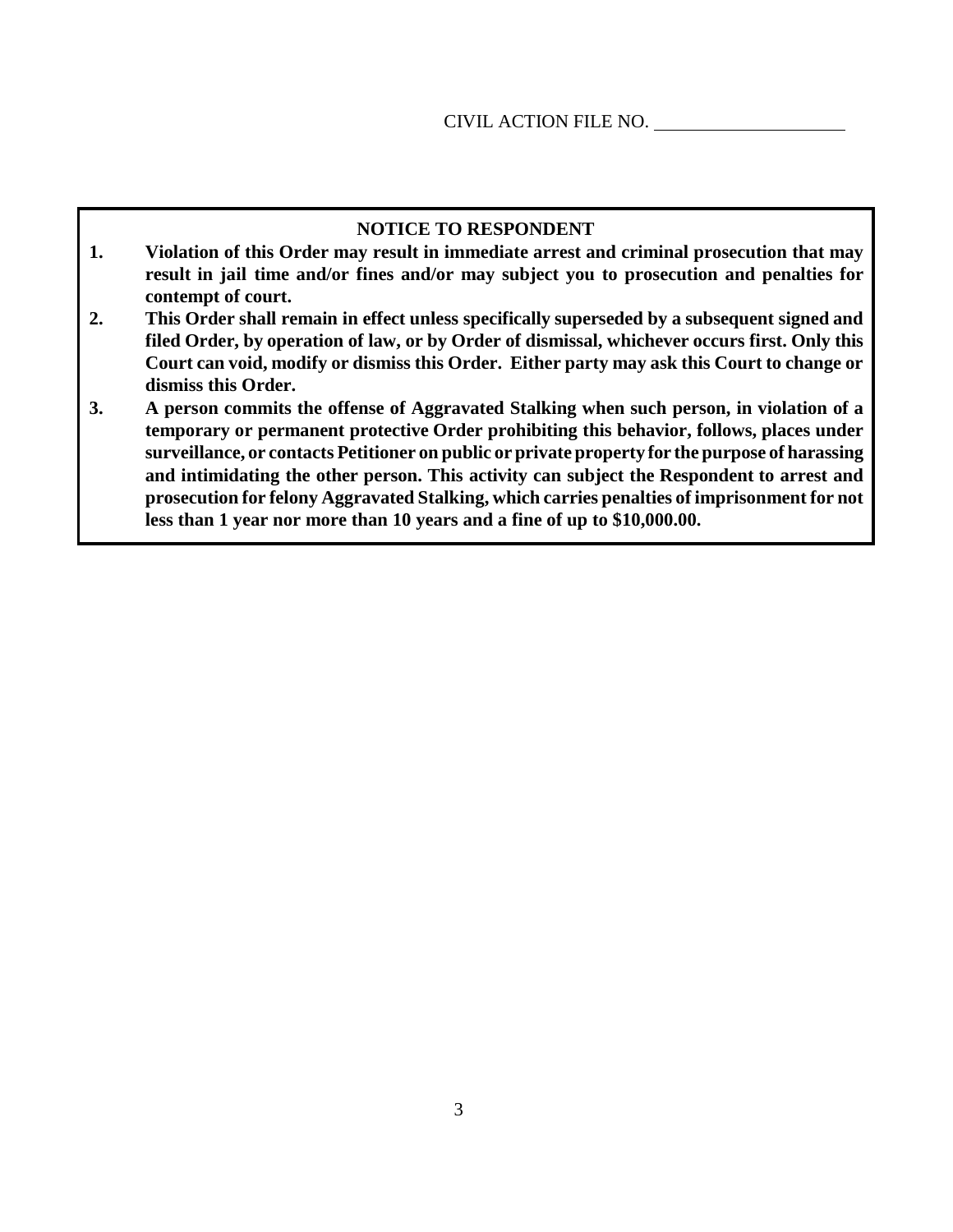CIVIL ACTION FILE NO.

| Pursuant to O.C.G.A. § 19-13-3, |
|---------------------------------|
| Petitioner assisted by          |
| Name:                           |
|                                 |

Address: \_\_\_\_\_\_\_\_\_\_\_\_\_\_\_\_\_\_\_\_\_\_\_\_\_\_\_\_

Telephone: \_\_\_\_\_\_\_\_\_\_\_\_\_\_\_\_\_\_\_\_\_\_\_\_\_\_

\_\_\_\_\_\_\_\_\_\_\_\_\_\_\_\_\_\_\_\_\_\_\_\_\_\_\_\_\_\_\_\_\_\_\_\_

Note to Judges: This form is promulgated as a Uniform Superior Court Rule under the auspices of O.C.G.A. § 19-13-53. To order a specific provision, please initial in the space provided. The court should delete or otherwise make inoperative any provision in the standardized form which is not supported by the evidence in the case and in order to comply with the court's application of the law and facts to an individual case.